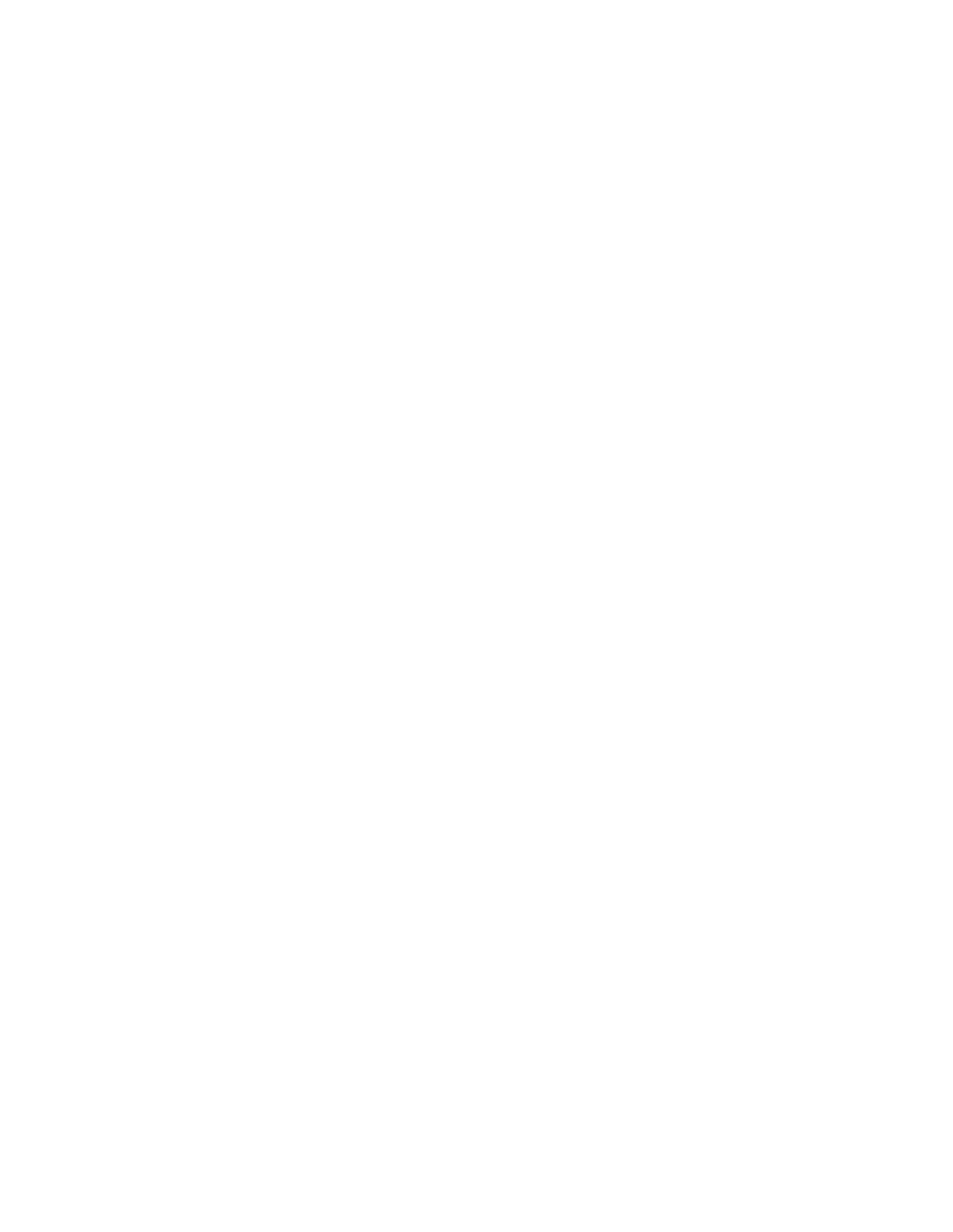

## **Contents**

| Agriculture Resource Management and Response (ARMAR) Tabletop Exercise  1 |
|---------------------------------------------------------------------------|
|                                                                           |
|                                                                           |
|                                                                           |
|                                                                           |
|                                                                           |
|                                                                           |
|                                                                           |
|                                                                           |
|                                                                           |
|                                                                           |
| State-VS Incident Command and Resource Management Tabletop Exercise 5     |
|                                                                           |
|                                                                           |
|                                                                           |
|                                                                           |
|                                                                           |
|                                                                           |
|                                                                           |
|                                                                           |
|                                                                           |
|                                                                           |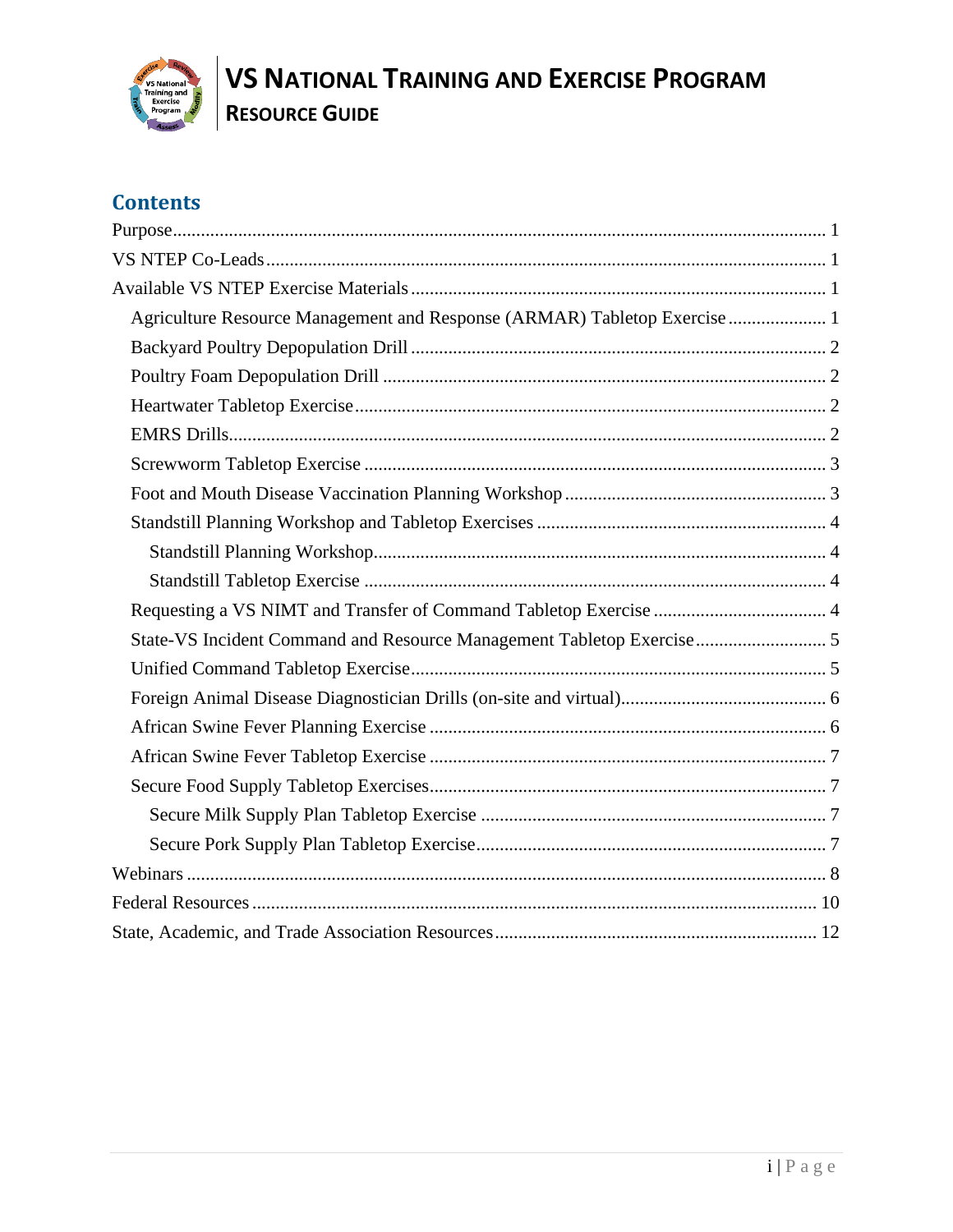

**Blank Page**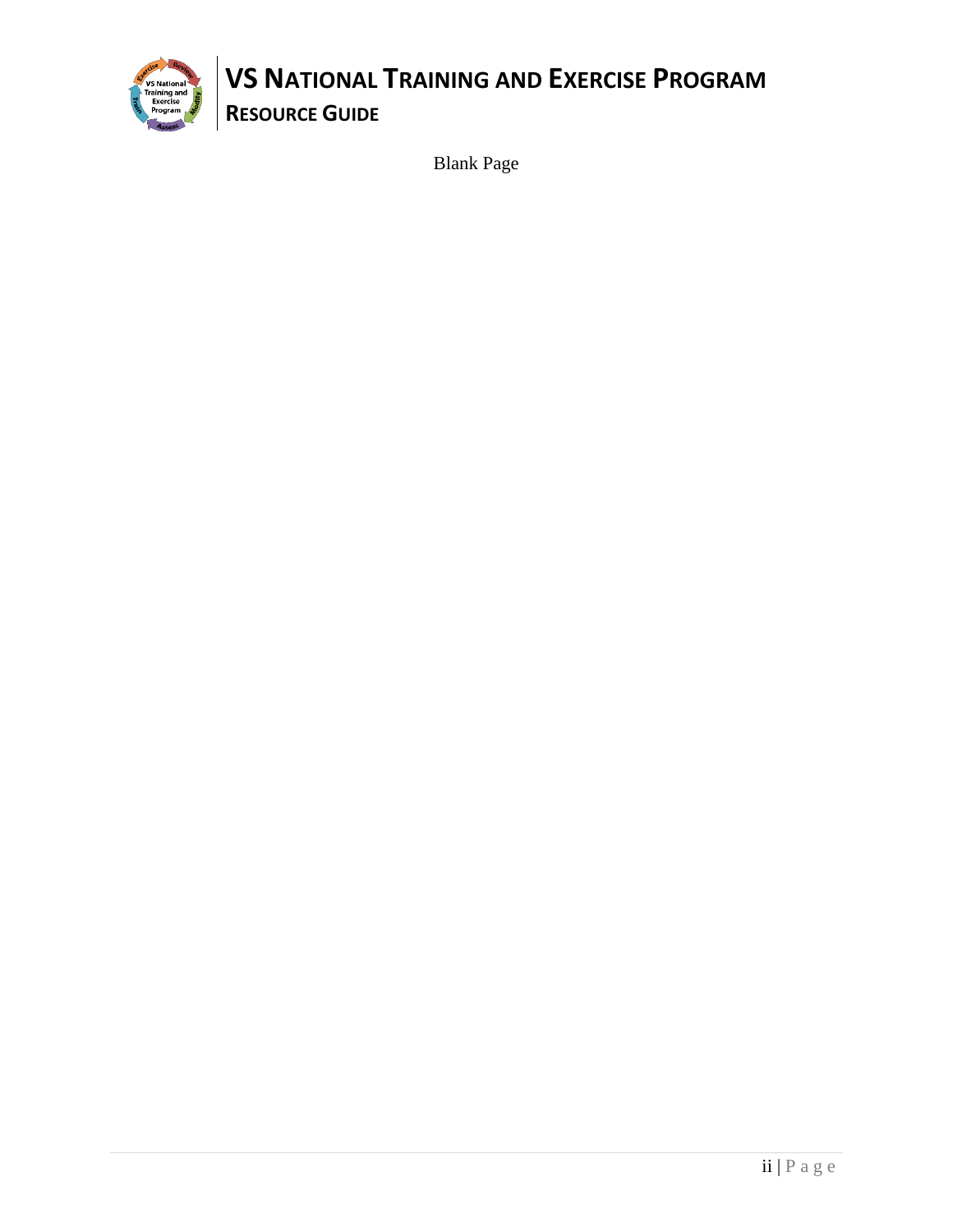

## <span id="page-4-0"></span>**Purpose**

This Veterinary Services (VS) National Training and Exercise Program (NTEP) Resource Guide is designed to support VS and external emergency response partners in identifying helpful resources for animal health-related response preparedness. This guide is intended to provide the user with a list of available VS NTEP preparedness materials for stakeholder use. It also provides links and contact information to useful federal, state, academia, and trade resources.

## <span id="page-4-1"></span>**VS NTEP Co-Leads**

Dr. Barbara Porter-Spalding, DVM Veterinary Medical Officer USDA APHIS Veterinary Services [Barbara.A.Porter-Spalding@usda.gov](mailto:Barbara.A.Porter-Spalding@usda.gov)

Ms. Liz Fernandez Laboratory Training Specialist USDA APHIS Veterinary Services [Elizabeth.D.Fernandez@usda.gov](mailto:Elizabeth.D.Fernandez@usda.gov)

## <span id="page-4-2"></span>**Available VS NTEP Exercise Materials**

Exercises developed by the VS NTEP are available for stakeholder use. Exercise materials are generic, allowing stakeholders to modify documents with little effort in order to conduct an exercise in their state or VS District. Each generic exercise package comes complete with all the materials needed to conduct the exercise. In the case of exercise materials developed as part of the Emergency Coordinator-Driven Drill Initiative, exercise materials have not been made generic and are sample materials used in the exercise.

**To request exercise materials, please contact Mr. Bryan Deimeke, [bdeimeke@ses-corp.com.](mailto:bdeimeke@ses-corp.com)** 

#### <span id="page-4-3"></span>*Agriculture Resource Management and Response (ARMAR) Tabletop Exercise*

This exercise is designed to introduce an escalating outbreak of foot and mouth disease in the United States. The exercise is designed to drive play to include resource management and Incident Command at the county, state, and federal levels.

This tabletop exercise could engage just the state lead agency, or could include state supporting agencies, local jurisdictions, and affected industries.

- Generic Facilitator Slides
- Generic Facilitator Guide
- Generic Situation Manual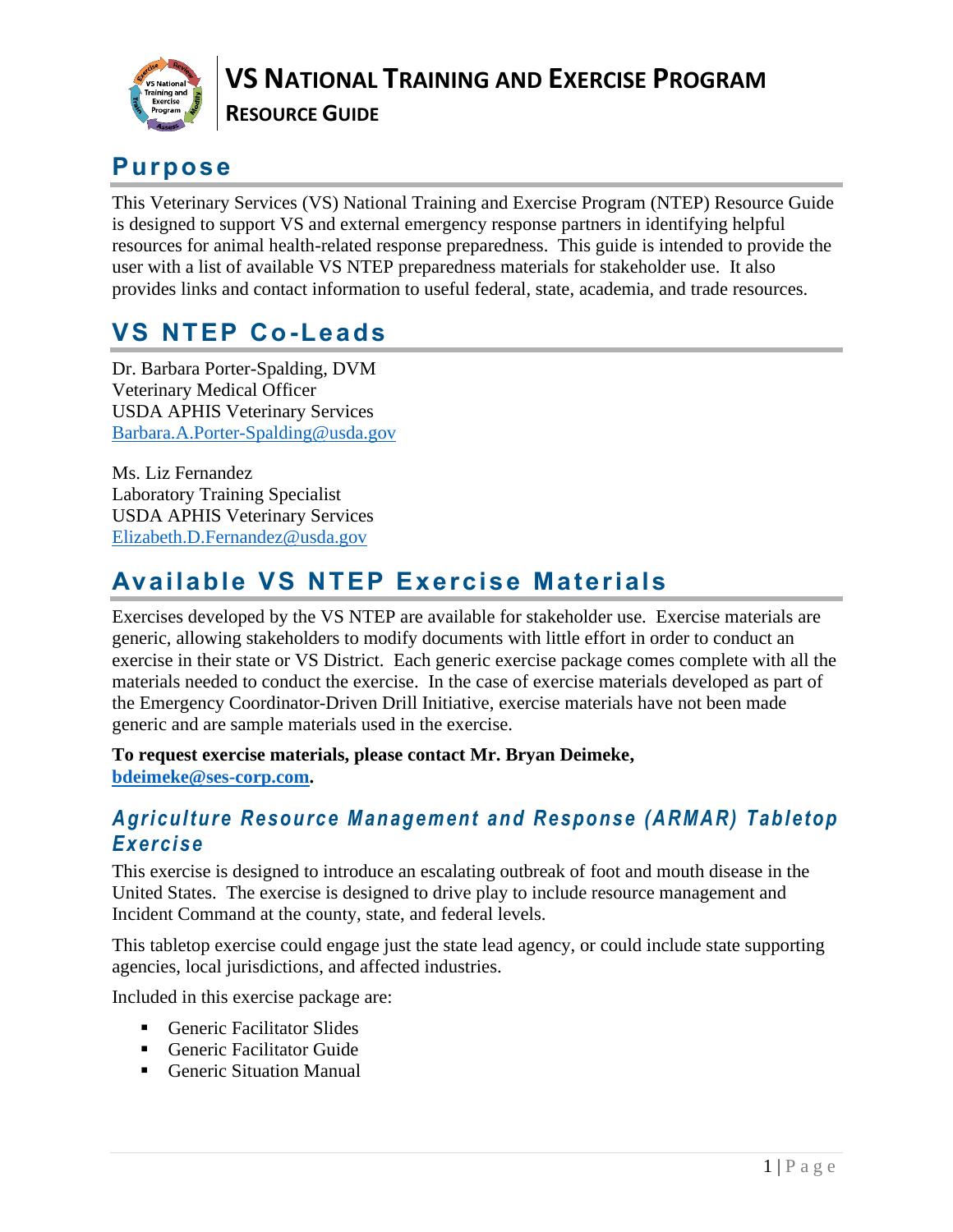

## <span id="page-5-0"></span>*Backyard Poultry Depopulation Drill*

The exercise is designed to respond to a report of HPAI in a backyard poultry flock. The exercise is designed to test the setup of a Unified Command, mobilization of resources, methods of poultry depopulation, and biosecurity and entry/exit procedures. This exercise was developed as part of the Emergency Coordinator-Driven Exercise Initiative.

This exercise could engage just the state lead agency, or could include state supporting agencies, local jurisdictions, and affected industries.

Included in this exercise package are:

- Sample Exercise Plan
- Sample Agenda
- Planning Cycle Presentation
- Sample Exercise Evaluation Guide
- Sample After-Action Report

#### <span id="page-5-1"></span>*Poultry Foam Depopulation Drill*

This drill, designed for three days at a commercial poultry farm, is limited to training National Veterinary Stockpile contractors to handle, pen, and foam depopulate infected poultry while maintaining appropriate personal and premise biosecurity practices. This exercise was developed as part of the Emergency Coordinator-Driven Exercise Initiative.

Included in this exercise package are:

- Sample Exercise Plan
- Sample Exercise Evaluation Guides
- Sample After-Action Report

#### <span id="page-5-2"></span>*Heartwater Tabletop Exercise*

The exercise is designed to introduce an escalating outbreak of Heartwater in the United States. The exercise is designed to drive play to include resource management and incident command. It was developed as part of the Emergency Coordinator-Driven Exercise Initiative.

This tabletop exercise could engage just the state lead agency, or could include state supporting agencies, local jurisdictions, and affected industries.

Included in this exercise package are:

- Sample Situation Manual
- Sample Heartwater presentations
- Sample Participant Feedback Form
- Sample After-Action Report and Improvement Plan

#### <span id="page-5-3"></span>*EMRS Drills*

The Emergency Management Response System (EMRS) drill materials are designed to allow the user to independently practice using EMRS. To use the EMRS drill materials, you must have an active user account in EMRS. Microsoft Internet Explorer is the recommended browser.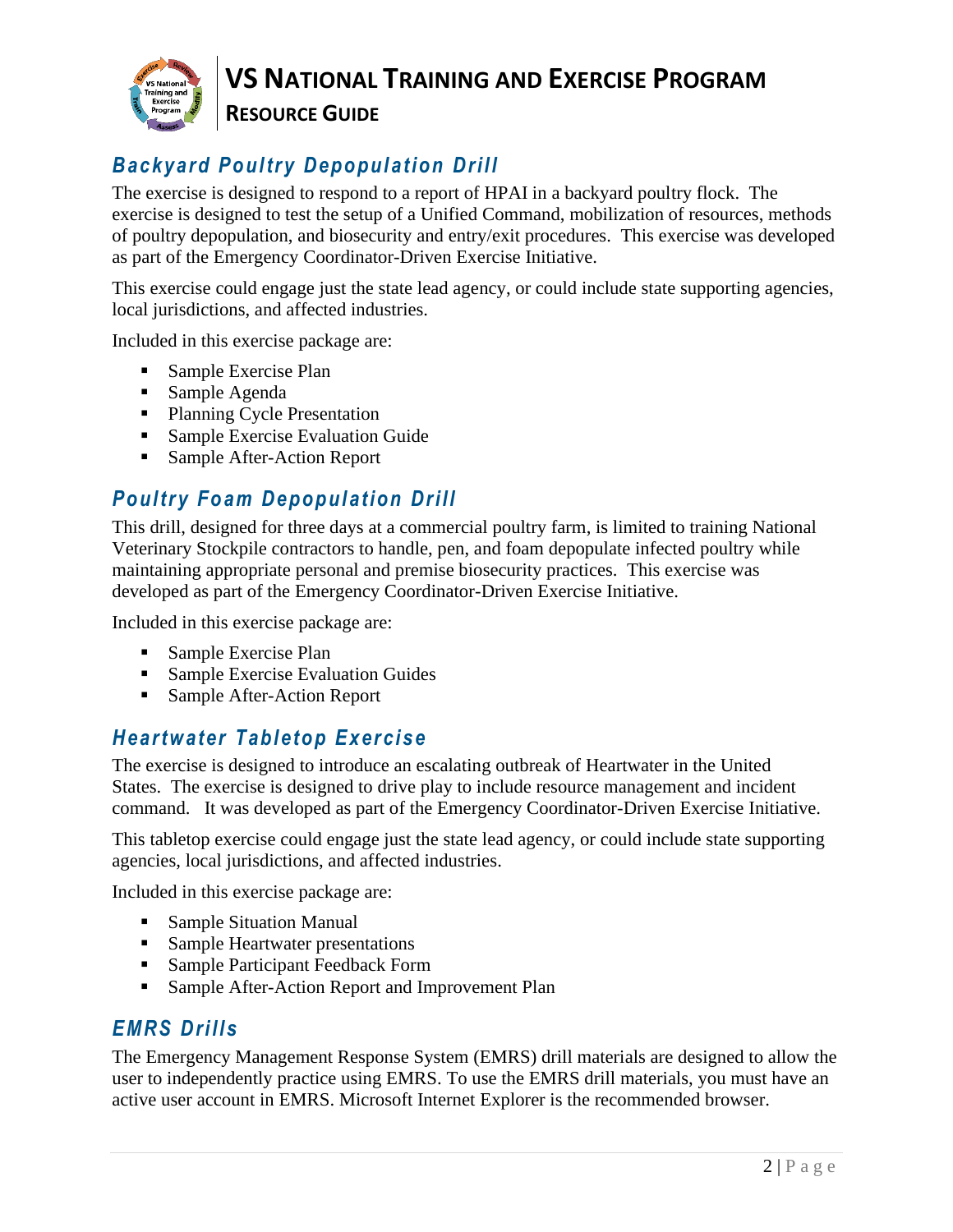

Available EMRS Drills include:

- FAD Investigations
- Views and Charts
- Routine Property and Fleet
- Situation Report and Pivot Tables
- Basic Mapping
- Views and Charts Inspection Tasks.

To access drill materials, login to EMRS: [https://emrs2.aphis.usda.gov;](https://emrs2.aphis.usda.gov/) drill materials are located in EMRS2 Home > Training Materials > EMRS Drills.

If you have questions as you complete a drill, contact an EMRS Network Associate for assistance. Contact information for EMRS Network Associates can be found on the Home Page of EMRS, and on the APHIS website:

[https://www.aphis.usda.gov/aphis/ourfocus/animalhealth/emergency](https://www.aphis.usda.gov/aphis/ourfocus/animalhealth/emergency-management/sa_emrs/ct_emrs)[management/sa\\_emrs/ct\\_emrs.](https://www.aphis.usda.gov/aphis/ourfocus/animalhealth/emergency-management/sa_emrs/ct_emrs)

#### <span id="page-6-0"></span>*Screwworm Tabletop Exercise*

This exercise is designed to test a state's plan for mitigating and responding to a New World Screwworm infestation. The exercise is designed to drive play addressing key areas of a state's response to an infestation of NWS. The exercise play will engage key stakeholders in the response, including regulatory agencies, industry stakeholders, and diagnostic laboratories. By participating in this exercise, a state will be able to validate its existing plan and/or identify areas for improvement and planning gaps.

Included in this exercise package are:

- Generic Situation Manual
- Generic Facilitator Guide
- Generic Facilitator Slides
- Generic Sign-in Sheet
- **Generic Exercise Evaluation Guides**
- Generic Participant Feedback Forms

#### <span id="page-6-1"></span>*Foot and Mouth Disease Vaccination Planning Wor kshop*

This workshop is designed to provide an opportunity for a state and its supporting entities to discuss aspects of FMD vaccination ranging from requesting vaccine, all the way to delivery, animal side. The product of this workshop is either the revision of an existing vaccination plan or the creation of a plan.

A general FMD outbreak scenario is provided to set the stage for planning-level discussions in a sequential order, starting with the initial outbreak and vaccine request all the way through vaccine delivery to susceptible animals. Since the discussions are intended to drive plan development, they address both policy-level and procedural issues applicable to each stage of the workshop.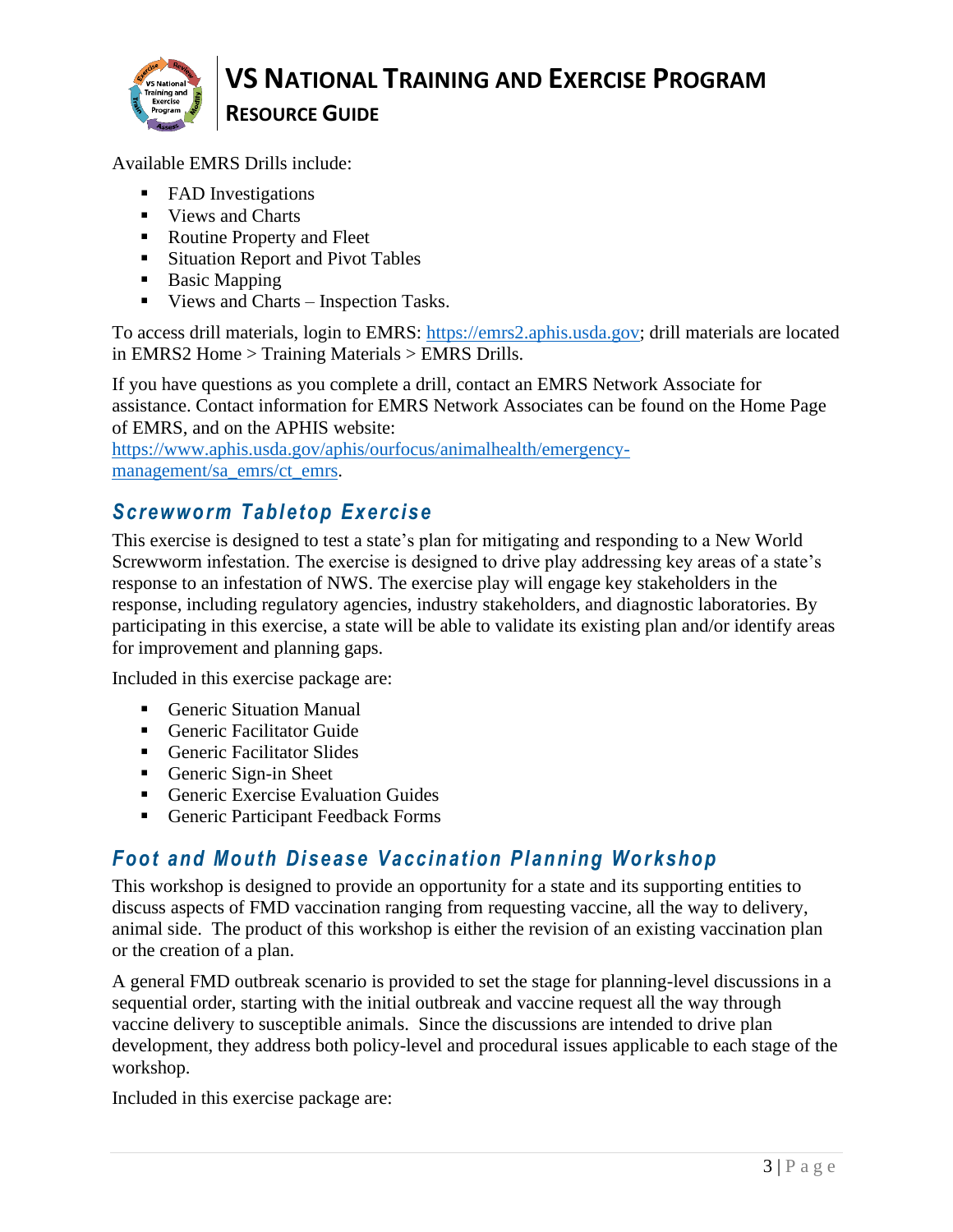

- Generic Facilitator Guide
- Generic Vaccination Workshop Presentation
- Generic Sign-in Sheet
- Generic Participant Feedback Form
- State Vaccination Plan Template

#### <span id="page-7-1"></span><span id="page-7-0"></span>*Standstill Planning Workshop and Tabletop Exercises*

#### **Standstill Planning Workshop**

The workshop is designed to develop or refine the state's plan for implementation of a temporary animal movement standstill. The workshop is designed to engage stakeholders in the planning process and to identify actions and resources needed to implement a temporary movement standstill. The need to implement a temporary movement standstill may be the result of a request from USDA or it may be based on an internal risk assessment conducted by the state animal health official. By participating in this workshop, a state will be able to draft a movement standstill plan or validate its existing plan and/or identify areas for improvement and planning gaps.

Included in this exercise package are:

- Generic Facilitator Guide
- Generic Standstill Planning Workshop Presentation
- **Generic Sign-in Sheet**
- Generic Participant Feedback Form
- Standstill Plan Guidance Document

#### **Standstill Tabletop Exercise**

<span id="page-7-2"></span>This exercise is designed to test a state's plan to support a request from USDA for a national standstill. The exercise is designed to drive play addressing key areas of a state's response to an FMD outbreak. The exercise play will engage key stakeholders in the response, including regulatory agencies, industry stakeholders, and law enforcement officials. By participating in this exercise, a state will be able to validate its existing plan and/or identify areas for improvement and planning gaps.

Included in this exercise package are:

- Generic Situation Manual
- Generic Facilitator Guide
- Generic Standstill Tabletop Exercise Presentation
- Generic Sign-in Sheet
- Generic Exercise Evaluation Guides
- Generic Participant Feedback Form

#### <span id="page-7-3"></span>*Requesting a VS NIMT and Transfer of Command Tabletop Exercise*

This exercise targets both states and VS districts. Players will be divided into two functional groups: state and federal. Exercise play will occur in two modules, one focusing on the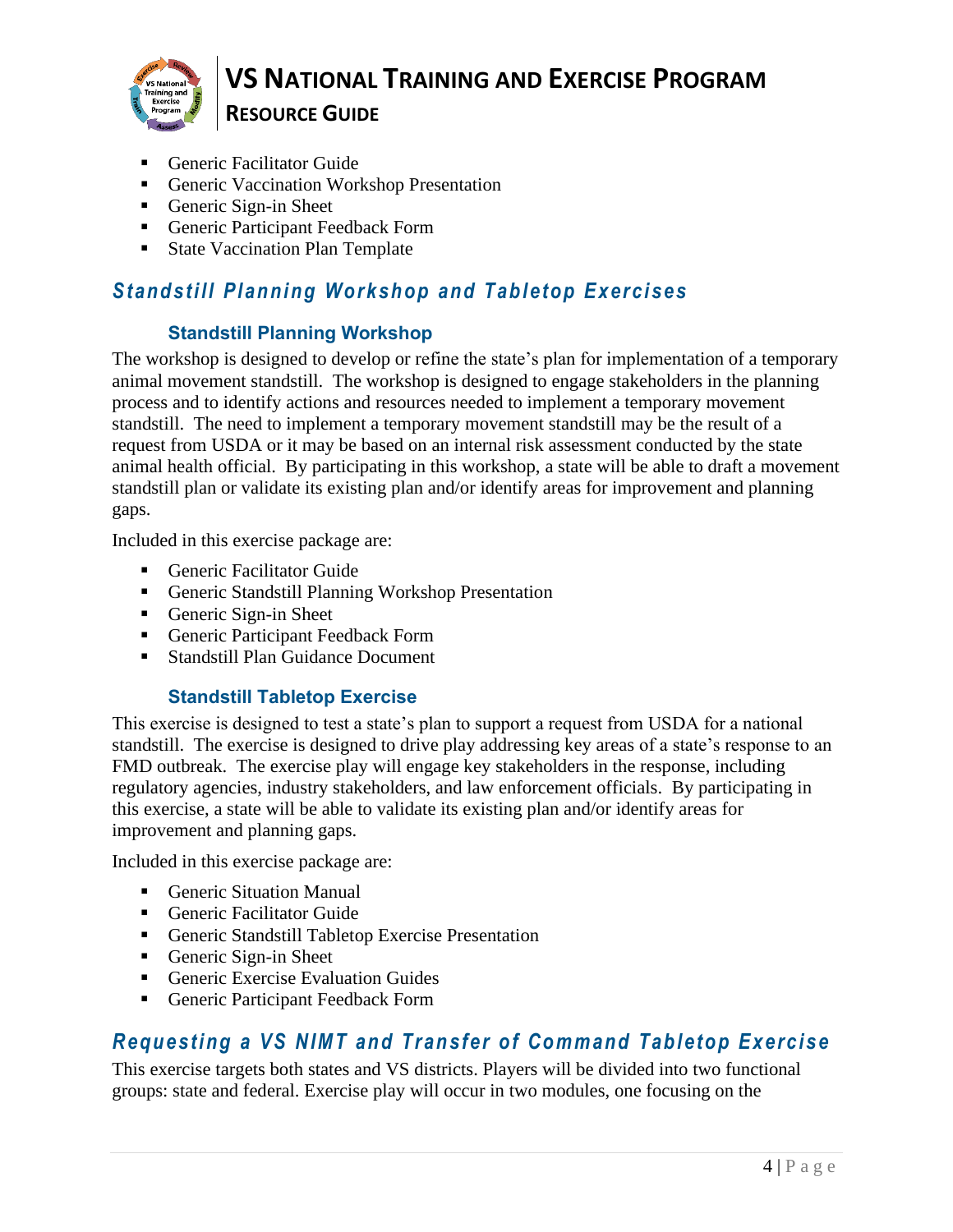

mechanics of requesting all or part of a VS Incident Management Team in response to a foreign animal disease outbreak, and one focusing on the subsequent transfer of command and Incident Command staff transitioning associated with various stages of a response.

Included in this exercise package are:

- Generic Situation Manual
- Generic Facilitator Guide
- Generic Staff Handbook
- Generic Staff Orientation Presentation
- Generic Sign-in Sheet
- **Generic Exercise Evaluation Guides**
- Generic Participant Feedback Form

#### <span id="page-8-0"></span>*State-VS Incident Command and Resource Management Tabletop Exercise*

Exercise play will focus on a response to a foreign animal disease (FAD) outbreak and the associated resource management and IC issues that would be created.

Included in this exercise package are:

- Generic Situation Manual
- Generic Facilitator Guide
- Generic Staff Handbook
- Generic Exercise Staff Orientation Presentation
- Generic Exercise Presentation
- Generic Sign-in Sheet
- Generic Exercise Evaluation Guides
- Generic Participant Feedback Form

#### <span id="page-8-1"></span>*Unified Command Tabletop Exercise*

Exercise play will engage a single functional group that includes both state and federal representatives. Exercise play occurs in a single module, "Establishing a Unified Command." This module consists of four distinct scenarios, each presenting a more complex response, presenting more complex Incident Command and staffing issues. The scenarios address a response to a foreign animal disease FAD outbreak.

- Generic Situation Manual
- Generic Facilitator Guide
- Generic Staff Handbook
- Generic Sign-in Sheet
- Generic Exercise Evaluation Guides
- Generic Participant Feedback Form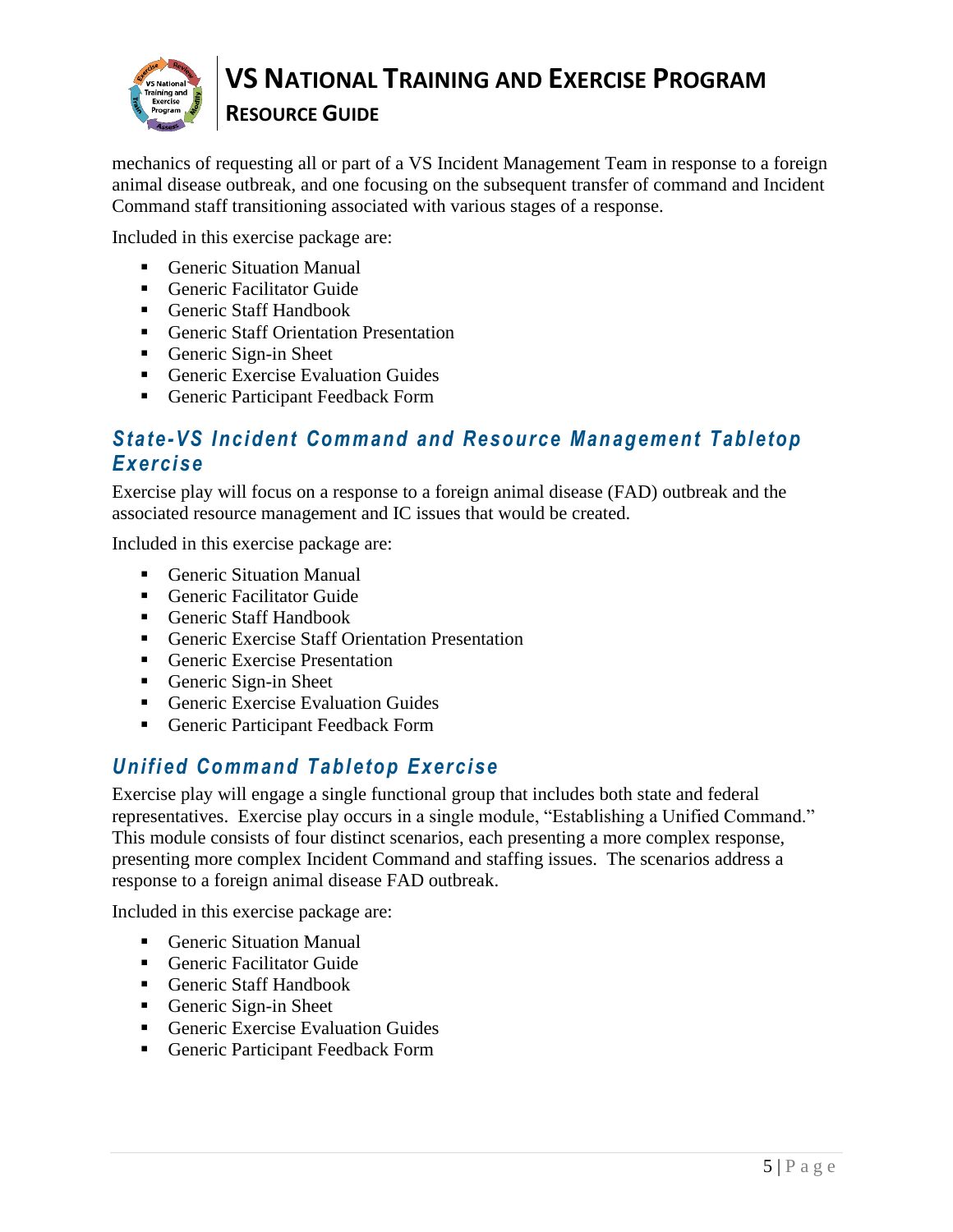

#### <span id="page-9-0"></span>*Foreign Animal Disease Diagnostician Drills (on -site and virtual)*

There are multiple options for the drills in this series: bovine (feedlot, cow-calf, or dairy), swine (sow farm, nursery, or finisher), small ruminant, and livestock market. Each of these options can be implemented as an on-site drill, any of the drills can be adapted for virtual play, if requested. The virtual drill is based on mock data and involves a simulated investigation conducted over the BlueJeans video conferencing platform. The on-site drill involves an actual field investigation, animal handling, and sampling, and it is supplemented with mock data. For the on-site drill option, a foreign animal disease diagnostician will be assigned a host producer/owner. The host will have agreed to interact with the foreign animal disease diagnostician and allow site access, animal handling, and sample collection.

Each drill type – virtual and on-site – is composed of three Modules. Module 1 is the field investigation. Module 2 involves sampling (collection/documentation/packaging). Module 3 deals with Emergency Management Response System data input. These three Modules should be able to be completed in a single workday.

The drill is intended to be conducted by an individual foreign animal disease diagnostician. There will be no on-scene Facilitator or Evaluator. Exercise Evaluation will be conducted by a second or third party, through the examination of investigation notes, sample documentation and packaging, and Emergency Management Response System data. In addition, the producer will complete a feedback survey evaluating aspects of their interactions with the foreign animal disease diagnostician. Upon completion of these reviews, the Evaluator(s) will provide the foreign animal disease diagnostician either written or oral feedback.

To participate in one of these drill types, a foreign animal disease diagnostician must complete the VS National Training and Exercise Program application form and have it approved by their supervisor. The completed form should be forwarded to the VS National Training and Exercise Program for review and identification of a host producer and associated drill Evaluators.

#### <span id="page-9-1"></span>*African Swine Fever Planning Exercise*

This exercise is designed to allow State Departments of Agriculture, Boards of Animal Health, the Veterinary Services, and industry stakeholders to assess the applicability of existing foreign animal disease response plans, relative to mitigation and response activities associated with an African Swine Fever outbreak. Through the course of this exercise, mitigation and response planning gaps and plan areas needing revision will be identified.

This play may engage the state lead agency, state supporting agencies, local jurisdictions, federal agencies, and affected industries.

There is no formal evaluation of this exercise; however, the exercise will result in the review and updating of existing foreign animal disease response plans. This plan review and revision will constitute the "deliverable" or after-action report for this exercise.

- Generic Situation Manual
- Generic Facilitator Guide
- Generic Workshop Presentation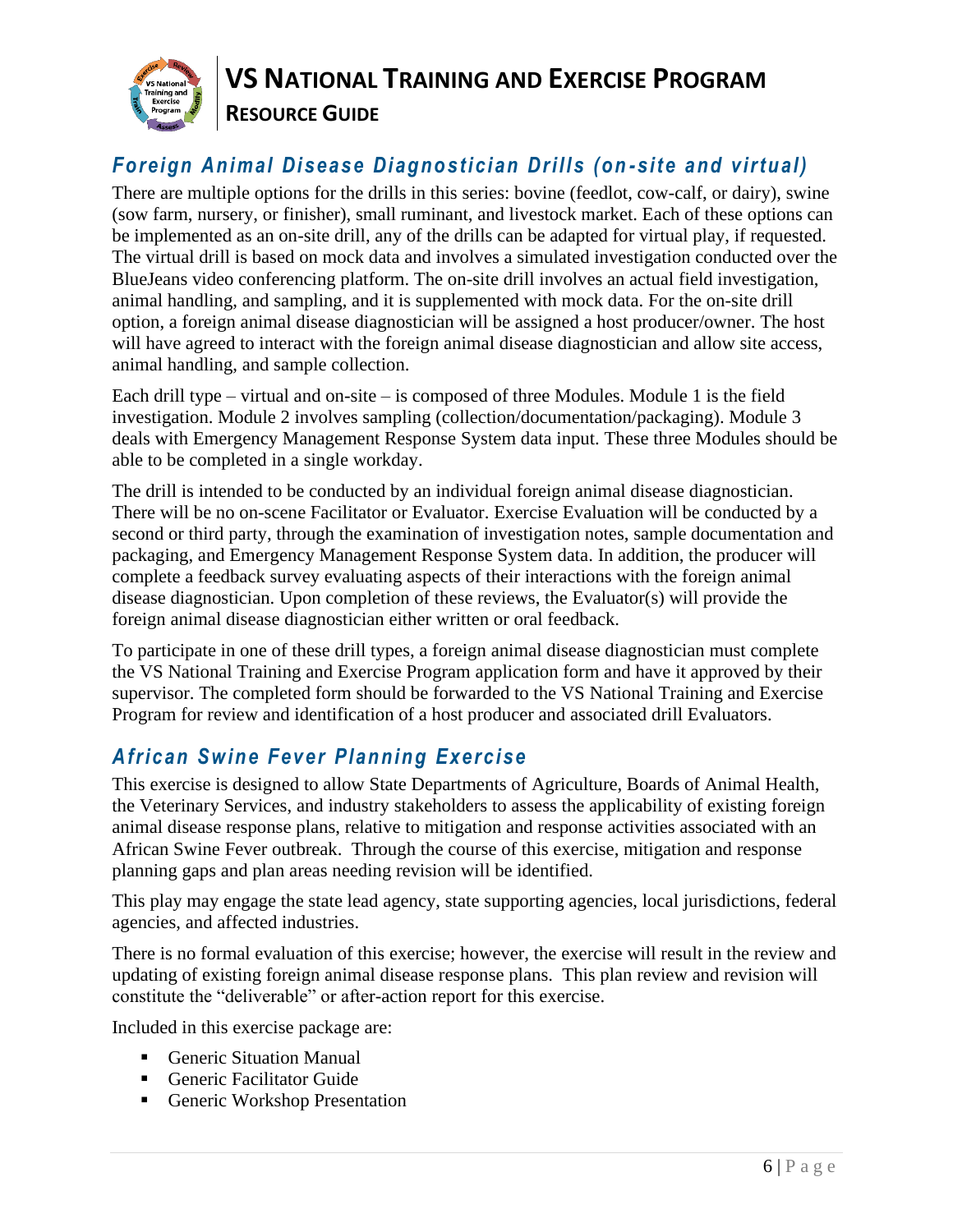

- Generic Exercise Agenda
- Generic Sign-in Sheet

#### <span id="page-10-0"></span>*African Swine Fever Tabletop Exercise*

This exercise is designed to allow State Departments of Agriculture, Boards of Animal Health, VS, and industry stakeholders to validate existing foreign animal disease response plans, relative to mitigation and response activities associated with an African Swine Fever outbreak. Through the course of this exercise, mitigation and response gaps and areas needing revision will be identified. This will allow the foreign animal disease plans to be revised.

This play should engage the state lead agency for a FAD response, state supporting agencies, local jurisdictions, federal agencies, and affected industries.

Included in this exercise package are:

- Generic Exercise Situation Manual
- Generic Facilitator Guide
- Generic Exercise Presentation
- Generic Sign-in Sheet
- **Generic Exercise Evaluation Guides**
- Generic Participant Feedback Form

#### <span id="page-10-2"></span><span id="page-10-1"></span>*Secure Food Supply Tabletop Exercises*

#### **Secure Milk Supply Plan Tabletop Exercise**

The exercise is designed to test the state's plan for implementation of the SMS process, both preoutbreak and during an outbreak. The exercise is designed to drive play to include pre-event industry engagement, permitting, working with industry during an outbreak, and coordinating with other states to accept permits. By participating in this exercise, the state will be able to validate its existing plan and/or identify areas for improvement and planning gaps.

Included in this exercise package are:

- Generic Exercise Situation Manual
- Generic Facilitator Guide
- Generic Exercise Presentation
- Generic Sign-in Sheet
- **Generic Exercise Evaluation Guides**
- Generic Participant Feedback Form

#### **Secure Pork Supply Plan Tabletop Exercise**

<span id="page-10-3"></span>The exercise is designed to test the state's readiness for implementation of its SPS plan, both preoutbreak and during an outbreak of a foreign animal disease. The exercise is designed to drive play to include pre-event pork-industry engagement and planning; and outbreak-related movement permitting, state-industry coordination, and coordination with destination states to accept movement permits. By participating in this exercise, the state will be able to validate its existing plan and/or identify areas for improvement and planning gaps.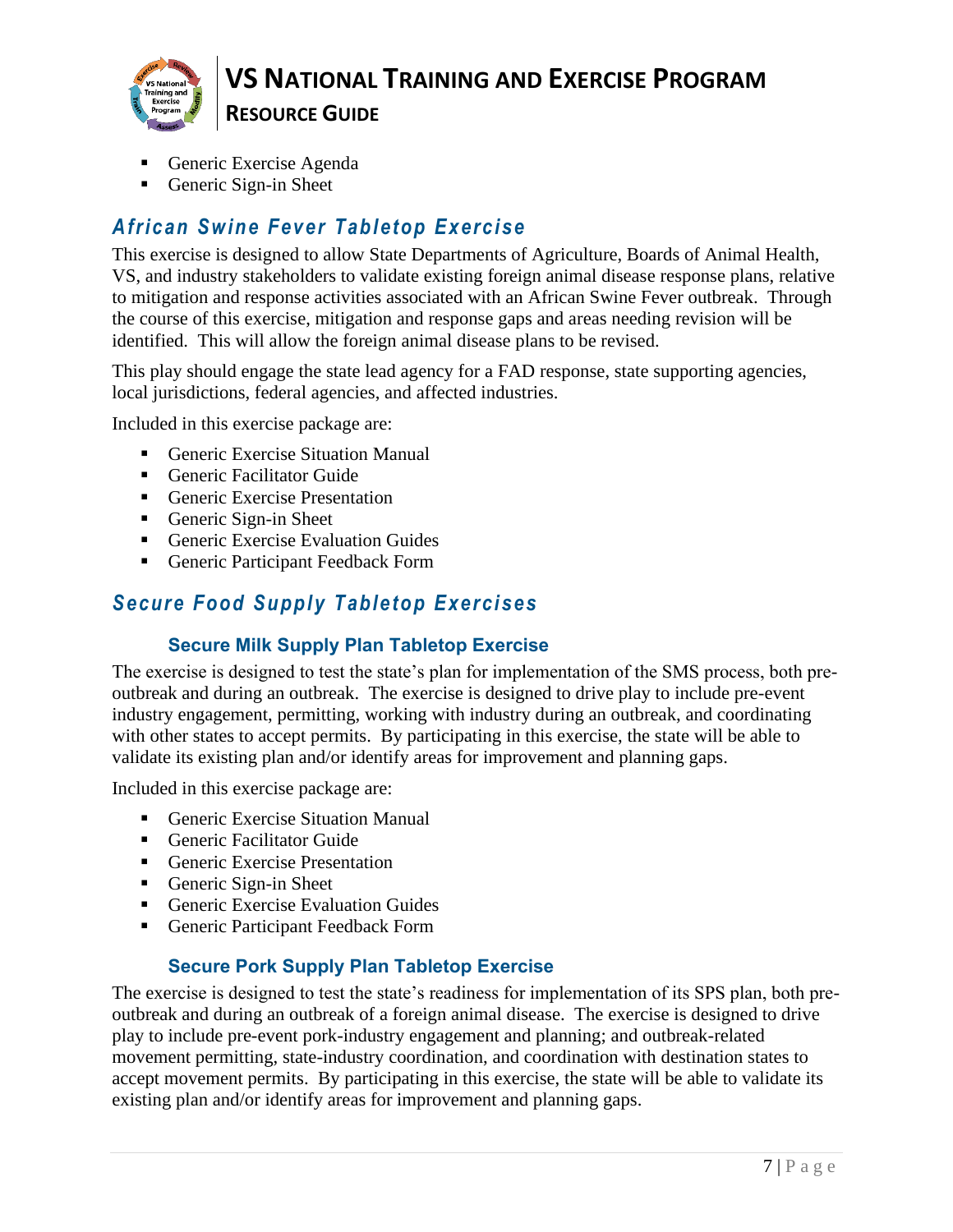

Included in this exercise package are:

- Generic Exercise Situation Manual
- Generic Facilitator Guide
- Generic Exercise Presentation
- Generic Sign-in Sheet
- Generic Exercise Evaluation Guides
- **Generic Participant Feedback Form**

#### <span id="page-11-0"></span>**Webinars**

The following webinars are available for viewing at

[https://www.aphis.usda.gov/aphis/ourfocus/animalhealth/training-and-development/video-](https://www.aphis.usda.gov/aphis/ourfocus/animalhealth/training-and-development/video-gallery)

[gallery.](https://www.aphis.usda.gov/aphis/ourfocus/animalhealth/training-and-development/video-gallery) Webinars are posted to the webpage about one week following the recording of the webinar. Please check the website often to see if new materials have been posted.

| <b>Title</b>                                                                               | <b>Date</b> | Length            |
|--------------------------------------------------------------------------------------------|-------------|-------------------|
| National Training and Exercise Program                                                     | 1/15/16     | Run-time: 38:21   |
| Update on the Secure Food Supply Plans                                                     | 7/12/16     | Run-time: 58:33   |
| Secure Poultry Supply Plan                                                                 | 9/8/16      | Run-time: 38:12   |
| Secure Milk Supply Plan                                                                    | 10/25/16    | Run-time: 53:42   |
| Secure Beef Supply Plan                                                                    | 11/17/16    | Run-time: 51:25   |
| <b>Secure Pork Supply Plan</b>                                                             | 12/13/16    | Run-time: 46:53   |
| <b>EMRS</b> Permitting using the EMRS Gateway                                              | 1/24/17     | Run-time: 1:08:21 |
| Veterinary Services Training and Exercise Plan                                             | 2/16/17     | Run-time: 38:21   |
| Florida New World Screwworm Incident                                                       | 2/23/17     | Run-time: 1:10:30 |
| Train to Contain                                                                           | 3/7/17      | Run-time: 40:49   |
| <b>FAD Drill Overview</b>                                                                  | 4/18/17     | Run-time: 59:16   |
| What is FAD EYE?                                                                           | 5/23/17     | Run-time: 28:56   |
| Implementing Enhanced Biosecurity during a FAD<br>Outbreak                                 | 6/6/17      | Run-time: 1:07:19 |
| National Veterinary Stockpile Overview                                                     | 6/21/17     | Run-time: 57:15   |
| <b>EMRS 2 Go Mobile Application Software</b>                                               | 8/10/17     | Run-time: 1:04:23 |
| Foreign Animal Diseases 101                                                                | 8/24/17     | Run-time: 55:02   |
| <b>Enhanced Biosecurity in Confined Poultry</b>                                            | 9/19/17     | Run-time: 57:11   |
| NVS Development of CO2 Whole House Gassing for<br><b>Emergency Depopulation of Poultry</b> | 10/3/17     | Run-time: 1:06:21 |
| Foreign Animal Disease Diagnostician Continuing<br><b>Education Opportunities</b>          | 10/26/17    | Run-time: 28:10   |
| Overview of the Dairy Industry                                                             | 11/2/17     | Run-time: 1:11:55 |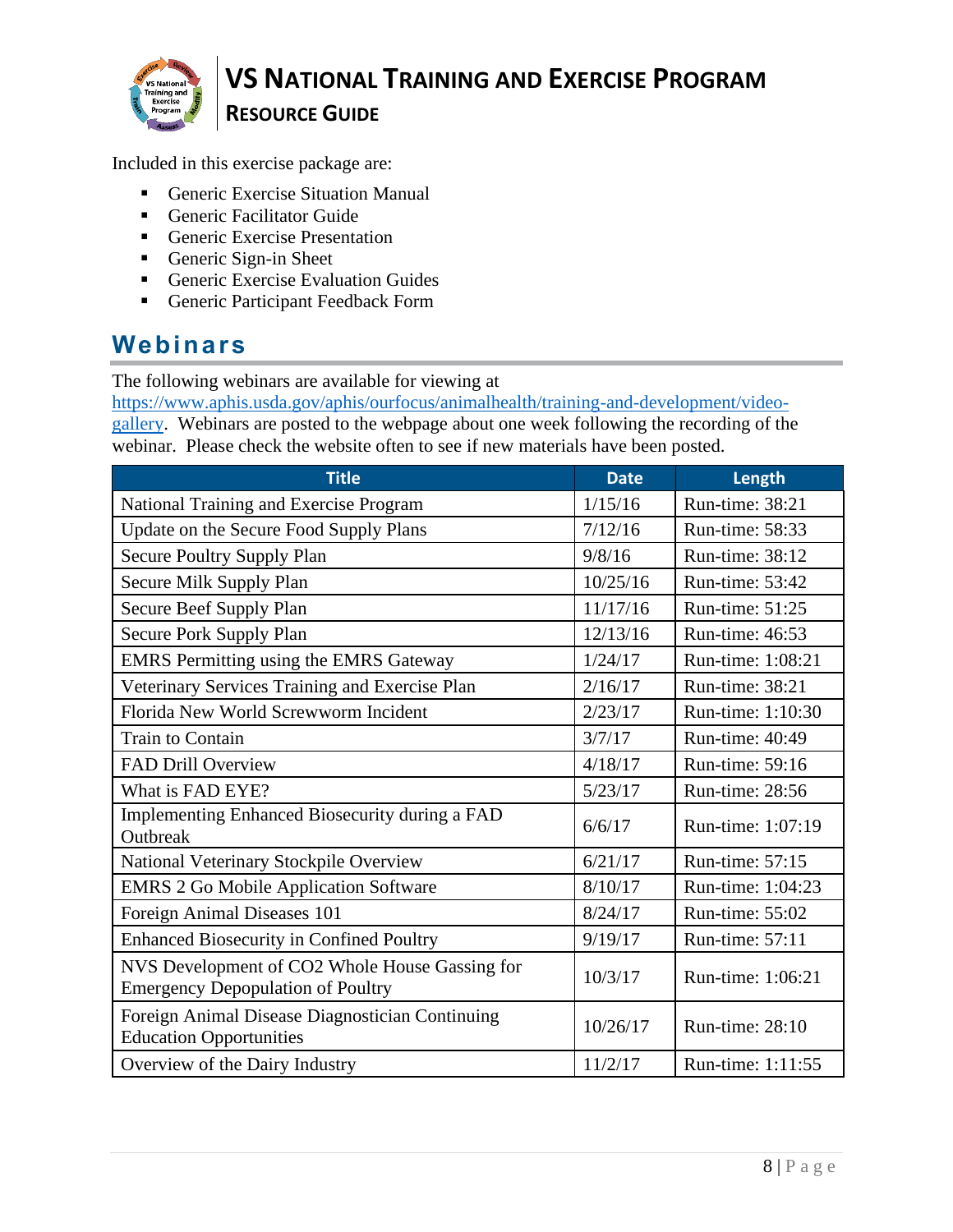

| <b>Title</b>                                                                                                | <b>Date</b> | Length            |
|-------------------------------------------------------------------------------------------------------------|-------------|-------------------|
| How California is Implementing the Secure Food Supply<br>Program                                            | 11/14/17    | Run-time: 57:08   |
| <b>Emergency Management Response System Permitting</b><br>During a Foreign Animal Disease Response          | 1/4/18      | Run-time: 57:25   |
| <b>USDA APHIS Carcass Management Discussion Group for</b><br>State Agricultural and Environmental Officials | 1/23/18     | Run-time: 50:08   |
| Roles of the Case and Site Manager and Field<br>Reimbursement Specialist during an ADR Incident             | 1/30/18     | Run-time: 58:07   |
| Niche Stakeholder Working Group                                                                             | 3/13/18     | Run-time: 37:25   |
| <b>Carcass Management Basics</b>                                                                            | 3/13/18     | Run-time: 56:58   |
| Overview of the Incident Command System Planning<br>Cycle Part 1                                            | 3/15/18     | Run-time: 47:54   |
| <b>NVS Countermeasures Resource Ordering</b>                                                                | 4/5/18      | Run-time: 53:47   |
| <b>Agriculture Resource Management and Response Exercise</b><br>Review                                      | 4/5/18      | Run-time: 36:09   |
| Supplemental Cooperative Agreements and Other Finance<br>Issues Associated with a FAD Response              | 4/24/18     | Run-time: 1:01:52 |
| Overview of the Incident Command System Planning<br>Cycle Part 2                                            | 5/1/18      | Run-time: 59:42   |
| Overview of the Incident Command System Planning<br>Cycle Part 3                                            | 5/2/18      | Run-time: 55:00   |
| Resource Ordering II - Personnel and Vaccine                                                                | 5/3/18      | Run-time: 49:03   |
| Heartwater Disease Overview, Etiology and Ecology                                                           | 5/22/18     | Run-time: 1:11:57 |
| Overview of the Swine Industry                                                                              | 6/14/18     | Run-time: 1:05:33 |
| Strengthening Collaborations for State and Federal One<br>Health Approaches to Avian Influenza              | 7/11/18     | Run-time: 58:56   |
| African Swine Fever (ASF): Clinical Presentation and<br>Diagnosis                                           | 10/11/18    | Run-time: 59:20   |
| Operationalizing the Secure Milk Supply Plan: A State's<br>Perspective                                      | 10/18/18    | Run-time: 1:05:46 |
| Phases and Types of an African Swine Fever Outbreak in<br>the US                                            | 11/26/18    | Run-time: 54:58   |
| African Swine Fever (ASF): Biosecurity                                                                      | 12/18/18    | Run-time: 55:19   |
| Operationalizing the Secure Beef Supply Plan: State's<br>Perspective                                        | 2/12/19     | Run-time: 57:08   |
| Global African Swine Fever Situation                                                                        | 3/4/19      | Run-time: 1:17:44 |
| Standstill                                                                                                  | 3/15/19     | Run-time: 1:17:48 |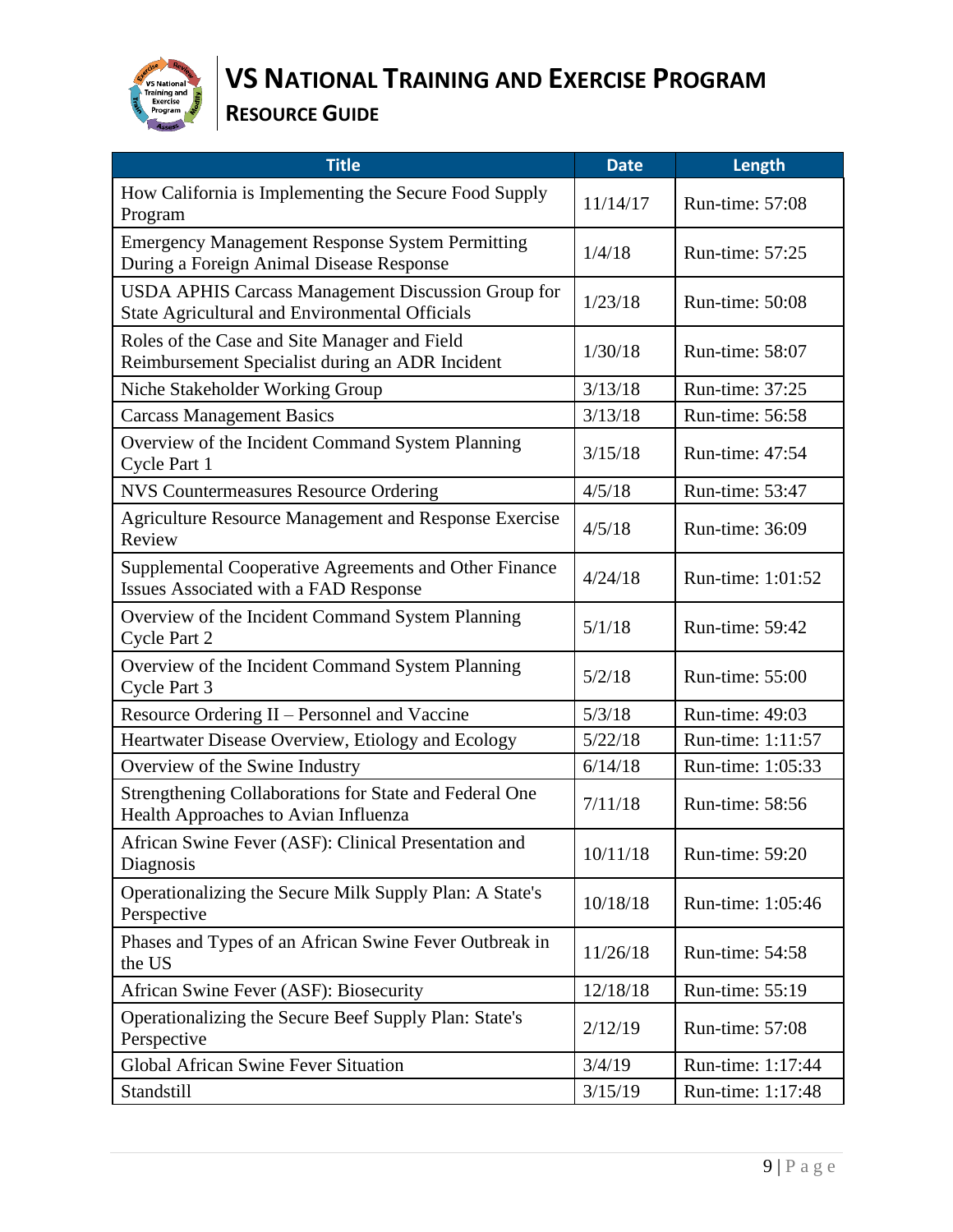

## **VS NATIONAL TRAINING AND EXERCISE PROGRAM**

## **RESOURCE GUIDE**

| <b>Title</b>                                                                   | <b>Date</b> | Length            |
|--------------------------------------------------------------------------------|-------------|-------------------|
| African Swine Fever Communications and Messaging                               | 3/22/19     | Run-time: 53:45   |
| <b>Complexity Analysis and Risk Assessment Tools</b>                           | 4/4/19      | Run-time: 48:34   |
| Secure Pork Supply: How it fits into an African Swine<br><b>Fever Response</b> | 4/24/19     | Run-time: 34:05   |
| <b>OIE Global Review of National Contingency Plans</b>                         | 4/25/19     | Run-time: 30:23   |
| New World Screwworm                                                            | 5/2/2019    | Run-time: 1:12:02 |
| The Human Dimensions of the FMD Outbreak in Cumbria<br>in the UK               | 6/18/2019   | Run-time: $50:03$ |
| <b>African Swine Fever 3D Considerations</b>                                   | 8/6/2019    | Run-time: 1:15:06 |
| African Swine Fever Herd Plan                                                  | 8/8/2019    | Run-time: 48:44   |
| <b>EMRS</b> Permitting Gateway                                                 | 8/20/2019   | Run-time: 40:48   |
| African Swine Fever Situation and Critical Biosecurity                         | 8/29/2019   | Run-time: 1:07:21 |

## <span id="page-13-0"></span>**Federal Resources**

Centers for Disease Control and Prevention (CDC) Emergency Partners Information Connection (EPIC)

[https://emergency.cdc.gov/epic/index.asp](https://gcc02.safelinks.protection.outlook.com/?url=https%3A%2F%2Femergency.cdc.gov%2Fepic%2Findex.asp&data=02%7C01%7C%7Cb276eac0c67a4508593608d764751309%7Ced5b36e701ee4ebc867ee03cfa0d4697%7C0%7C0%7C637088326300261252&sdata=OrZjB%2BU28PkxyD1kRylu66%2FgBoGd%2FbLkmmCfOrKc7c8%3D&reserved=0)

CDC Emergency Planners and Responders [https://emergency.cdc.gov/planners-responders.asp](https://gcc02.safelinks.protection.outlook.com/?url=https%3A%2F%2Femergency.cdc.gov%2Fplanners-responders.asp&data=02%7C01%7C%7Cb276eac0c67a4508593608d764751309%7Ced5b36e701ee4ebc867ee03cfa0d4697%7C0%7C0%7C637088326300261252&sdata=yXscFGcf7Thj3H3fhV2cpT5uMn2xVvl1oWL6yOpSQYg%3D&reserved=0)

CDC Emergency Preparedness and Response [https://emergency.cdc.gov/](https://gcc02.safelinks.protection.outlook.com/?url=https%3A%2F%2Femergency.cdc.gov%2F&data=02%7C01%7C%7Cb276eac0c67a4508593608d764751309%7Ced5b36e701ee4ebc867ee03cfa0d4697%7C0%7C0%7C637088326300251291&sdata=md8FHawoAPJ1HoUAtsK%2FBg3tYgGduAKDPfkH2tjhfqI%3D&reserved=0)

#### CDC Healthy People, Healthy Pets

[https://www.cdc.gov/healthypets/](https://gcc02.safelinks.protection.outlook.com/?url=https%3A%2F%2Fwww.cdc.gov%2Fhealthypets%2F&data=02%7C01%7C%7Cb276eac0c67a4508593608d764751309%7Ced5b36e701ee4ebc867ee03cfa0d4697%7C0%7C0%7C637088326300281163&sdata=0Jj2lIVtdiVyj9bZ%2BZUaqW2q33nljuXlEBaJSbFYtes%3D&reserved=0)

CDC One Health [https://www.cdc.gov/onehealth/](https://gcc02.safelinks.protection.outlook.com/?url=https%3A%2F%2Fwww.cdc.gov%2Fonehealth%2F&data=02%7C01%7C%7Cb276eac0c67a4508593608d764751309%7Ced5b36e701ee4ebc867ee03cfa0d4697%7C0%7C0%7C637088326300271205&sdata=%2FdaP63%2FL%2BoSLVXqy730hbR5Dm3xLBhtJKEHFuvSCvpA%3D&reserved=0)

CDC One Health in Action [https://www.cdc.gov/onehealth/in-action/index.html](https://gcc02.safelinks.protection.outlook.com/?url=https%3A%2F%2Fwww.cdc.gov%2Fonehealth%2Fin-action%2Findex.html&data=02%7C01%7C%7Cb276eac0c67a4508593608d764751309%7Ced5b36e701ee4ebc867ee03cfa0d4697%7C0%7C0%7C637088326300271205&sdata=XvJ%2FgcxkWjjDQzYvab7pKIeLhMsLtHZesimOcpUBJ0g%3D&reserved=0)

CDC *Solve the Outbreak* Game <https://www.cdc.gov/mobile/applications/sto/sto-web.html>

Department of Homeland Security Center for Domestic Preparedness <https://cdp.dhs.gov/>

Emergency Management Response System (EMRS) Production Website [https://emrs2.aphis.usda.gov](https://emrs2.aphis.usda.gov/)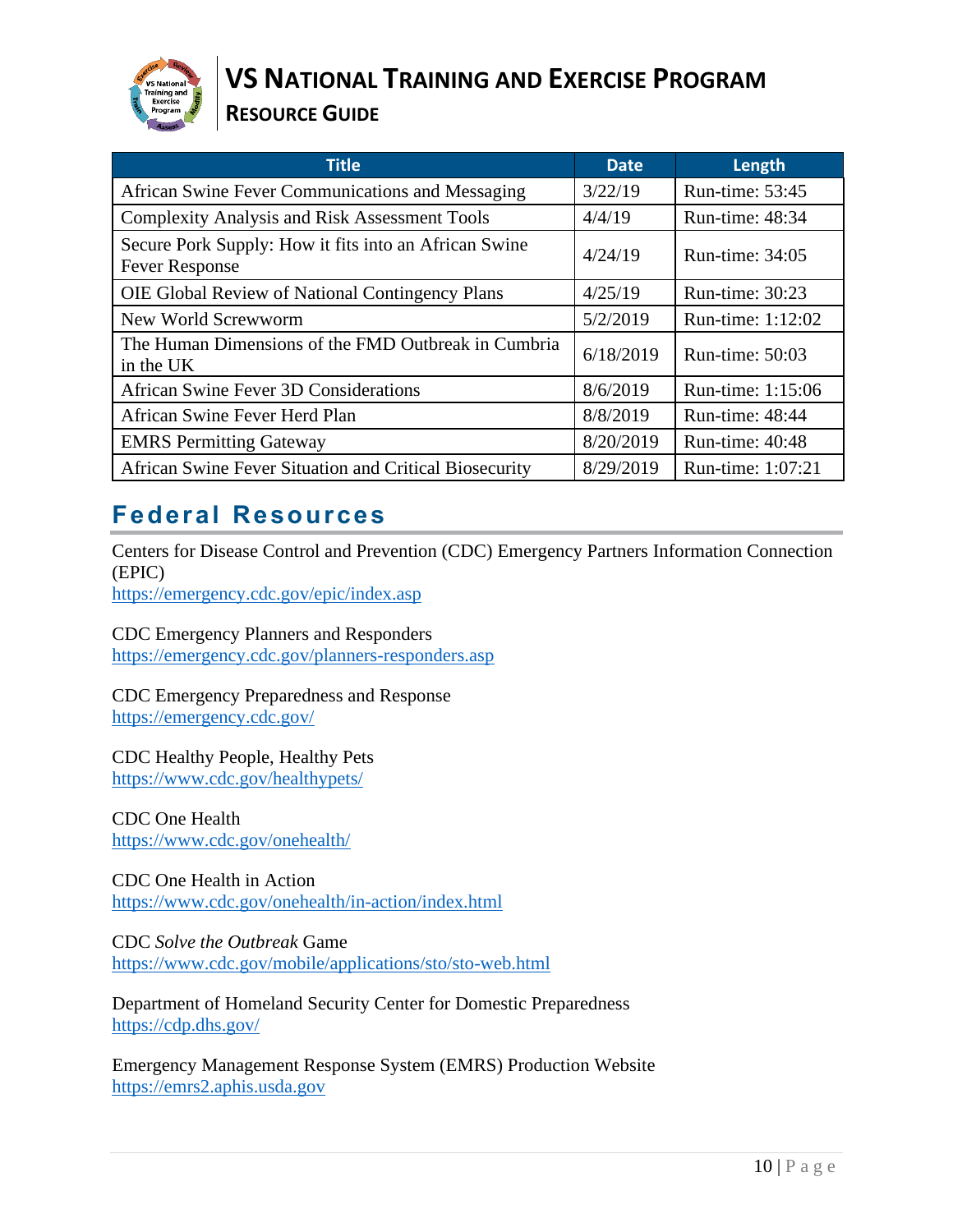

EMRS Training Website [https://emrs2t.aphis.usda.gov](https://emrs2t.aphis.usda.gov/)

Federal Emergency Management Agency Emergency Management Institute <https://training.fema.gov/emi.aspx>

Foreign Animal Disease Diagnostician Continuing Education Program <http://www.usdatraining.com/>

Foreign Animal Disease (FAD) Eye SharePoint Site <https://share.aphis.usda.gov/sites/vs-fadeye/VSTEP/SitePages/Home.aspx>

FAD Preparedness and Response Plan (PReP) [https://www.aphis.usda.gov/aphis/ourfocus/animalhealth/emergency-management/fad](https://www.aphis.usda.gov/aphis/ourfocus/animalhealth/emergency-management/fad-prep/index)[prep/index](https://www.aphis.usda.gov/aphis/ourfocus/animalhealth/emergency-management/fad-prep/index) 

National Animal Health Emergency Management System (NAHEMS) [https://www.aphis.usda.gov/aphis/ourfocus/animalhealth/emergency](https://www.aphis.usda.gov/aphis/ourfocus/animalhealth/emergency-management/ct_nahems_em_guidelines)[management/ct\\_nahems\\_em\\_guidelines](https://www.aphis.usda.gov/aphis/ourfocus/animalhealth/emergency-management/ct_nahems_em_guidelines)

National Animal Health Laboratory Network

[https://www.aphis.usda.gov/aphis/ourfocus/animalhealth/lab-info](https://www.aphis.usda.gov/aphis/ourfocus/animalhealth/lab-info-services/nahln/ct_national_animal_health_laboratory_network)[services/nahln/ct\\_national\\_animal\\_health\\_laboratory\\_network](https://www.aphis.usda.gov/aphis/ourfocus/animalhealth/lab-info-services/nahln/ct_national_animal_health_laboratory_network)

National Veterinary Services Laboratories [https://www.aphis.usda.gov/aphis/ourfocus/animalhealth/lab-info-](https://www.aphis.usda.gov/aphis/ourfocus/animalhealth/lab-info-services/sa_about_nvsl/ct_about_nvsl)

[services/sa\\_about\\_nvsl/ct\\_about\\_nvsl](https://www.aphis.usda.gov/aphis/ourfocus/animalhealth/lab-info-services/sa_about_nvsl/ct_about_nvsl)

National Veterinary Stockpile (NVS) <https://www.aphis.usda.gov/aphis/ourfocus/animalhealth/emergency-management/nvs>

United States Department of Agriculture [https://www.usda.gov](https://www.usda.gov/)

United States Forest Service Training <https://www.fs.fed.us/managing-land/fire/training>

USDA Animal and Plant Health Inspection Service (APHIS) [https://www.aphis.usda.gov](https://www.aphis.usda.gov/)

USDA APHIS Animal Care <https://www.aphis.usda.gov/aphis/ourfocus/animalwelfare/usda-animal-care-overview>

USDA APHIS Emergency Management, Safety, and Security Division (EMSSD) [https://www.aphis.usda.gov/aphis/ourfocus/business-services/emergency\\_management](https://www.aphis.usda.gov/aphis/ourfocus/business-services/emergency_management)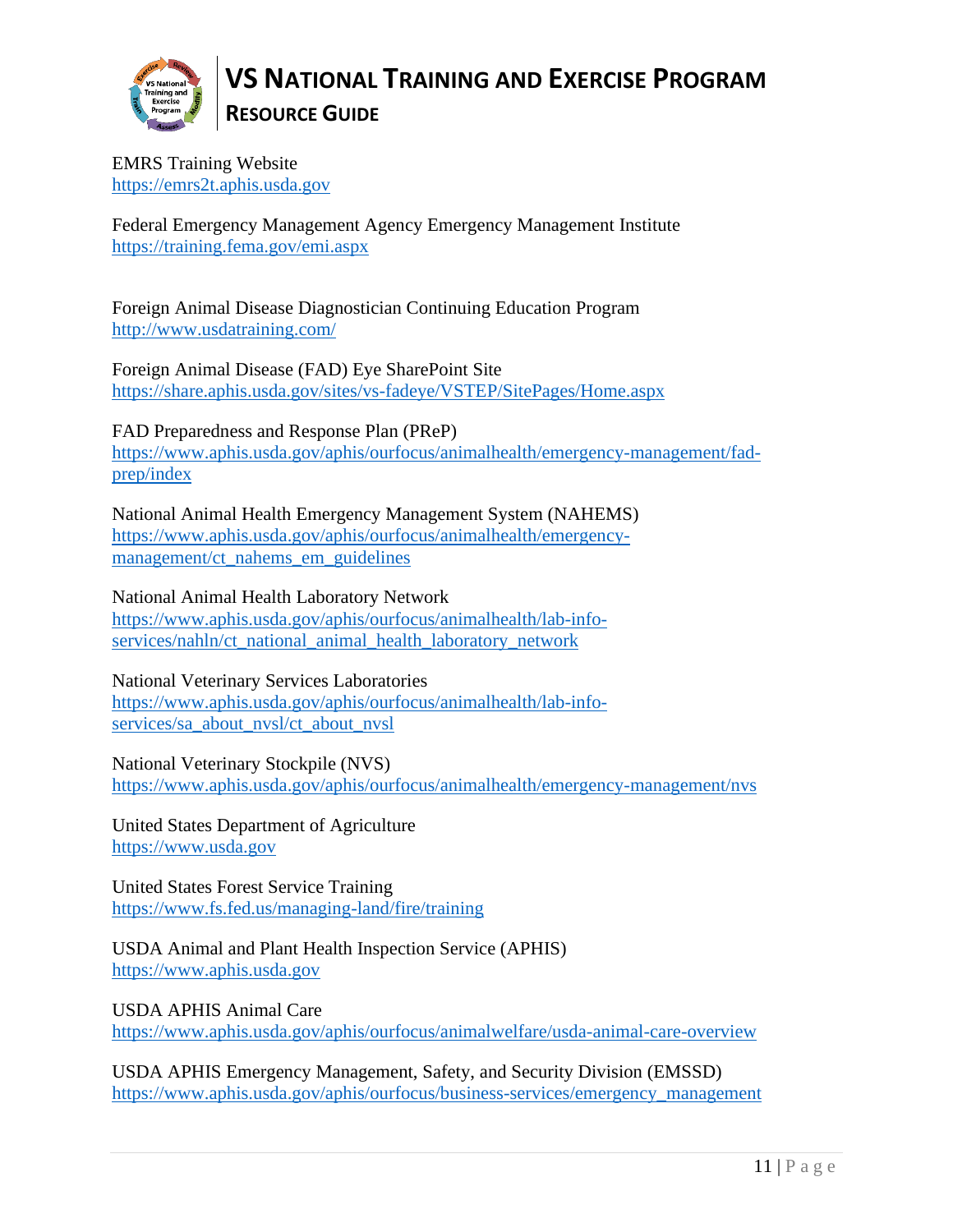

USDA APHIS Legislative and Public Affairs (LPA) [https://www.aphis.usda.gov/aphis/banner/contactus/sa\\_aphis\\_contacts/contact\\_lpa](https://www.aphis.usda.gov/aphis/banner/contactus/sa_aphis_contacts/contact_lpa)

USDA APHIS Plant Protection and Quarantine (PPQ) <https://www.aphis.usda.gov/aphis/ourfocus/planthealth>

USDA APHIS Veterinary Services (VS) <https://www.aphis.usda.gov/aphis/ourfocus/animalhealth>

USDA APHIS VS Carcass Management – Planning and Training [https://www.aphis.usda.gov/aphis/ourfocus/animalhealth/emergency-management/carcass](https://www.aphis.usda.gov/aphis/ourfocus/animalhealth/emergency-management/carcass-management/carcass-planning-training/carcass-disposal-planning-training)[management/carcass-planning-training/carcass-disposal-planning-training](https://www.aphis.usda.gov/aphis/ourfocus/animalhealth/emergency-management/carcass-management/carcass-planning-training/carcass-disposal-planning-training)

USDA APHIS VS National Preparedness and Incident Coordination Center (NPIC) <https://www.aphis.usda.gov/aphis/ourfocus/animalhealth/emergency-management>

USDA APHIS VS National Training and Exercise Program (NTEP) [https://www.aphis.usda.gov/aphis/ourfocus/animalhealth/training-and-development/video](https://www.aphis.usda.gov/aphis/ourfocus/animalhealth/training-and-development/video-gallery)[gallery](https://www.aphis.usda.gov/aphis/ourfocus/animalhealth/training-and-development/video-gallery)

USDA APHIS VS One Health [https://www.aphis.usda.gov/aphis/ourfocus/animalhealth/SA\\_One\\_Health](https://www.aphis.usda.gov/aphis/ourfocus/animalhealth/SA_One_Health)

USDA APHIS VS Professional Development Staff (PDS) <https://www.aphis.usda.gov/aphis/ourfocus/animalhealth/training-and-development>

USDA APHIS VS Program Samples Shipping Course <http://www.usdatraining.com/>

USDA APHIS Wildlife Services [https://www.aphis.usda.gov/aphis/ourfocus/wildlifedamage/SA\\_Program\\_Overview](https://www.aphis.usda.gov/aphis/ourfocus/wildlifedamage/SA_Program_Overview)

Zoonoses & One Health Updates (ZOHU) Calls [https://www.cdc.gov/onehealth/zohu/index.html](https://gcc02.safelinks.protection.outlook.com/?url=https%3A%2F%2Fwww.cdc.gov%2Fonehealth%2Fzohu%2Findex.html&data=02%7C01%7C%7Cb276eac0c67a4508593608d764751309%7Ced5b36e701ee4ebc867ee03cfa0d4697%7C0%7C0%7C637088326300281163&sdata=GhU88ynydL%2B5ehp5NS92gVkeorp0D0Rc4KiR%2FLDFzYI%3D&reserved=0)

## <span id="page-15-0"></span>**State, Academic, and Trade Association Resources**

California Department of Food and Agriculture (CDFA) [www.cdfa.ca.gov](http://www.cdfa.ca.gov/)

Extension Disaster Education Network [http://www.eden.lsu.edu](http://www.eden.lsu.edu/)

Iowa State University Center for Food Security and Public Health (CFSPH) <http://www.cfsph.iastate.edu/>